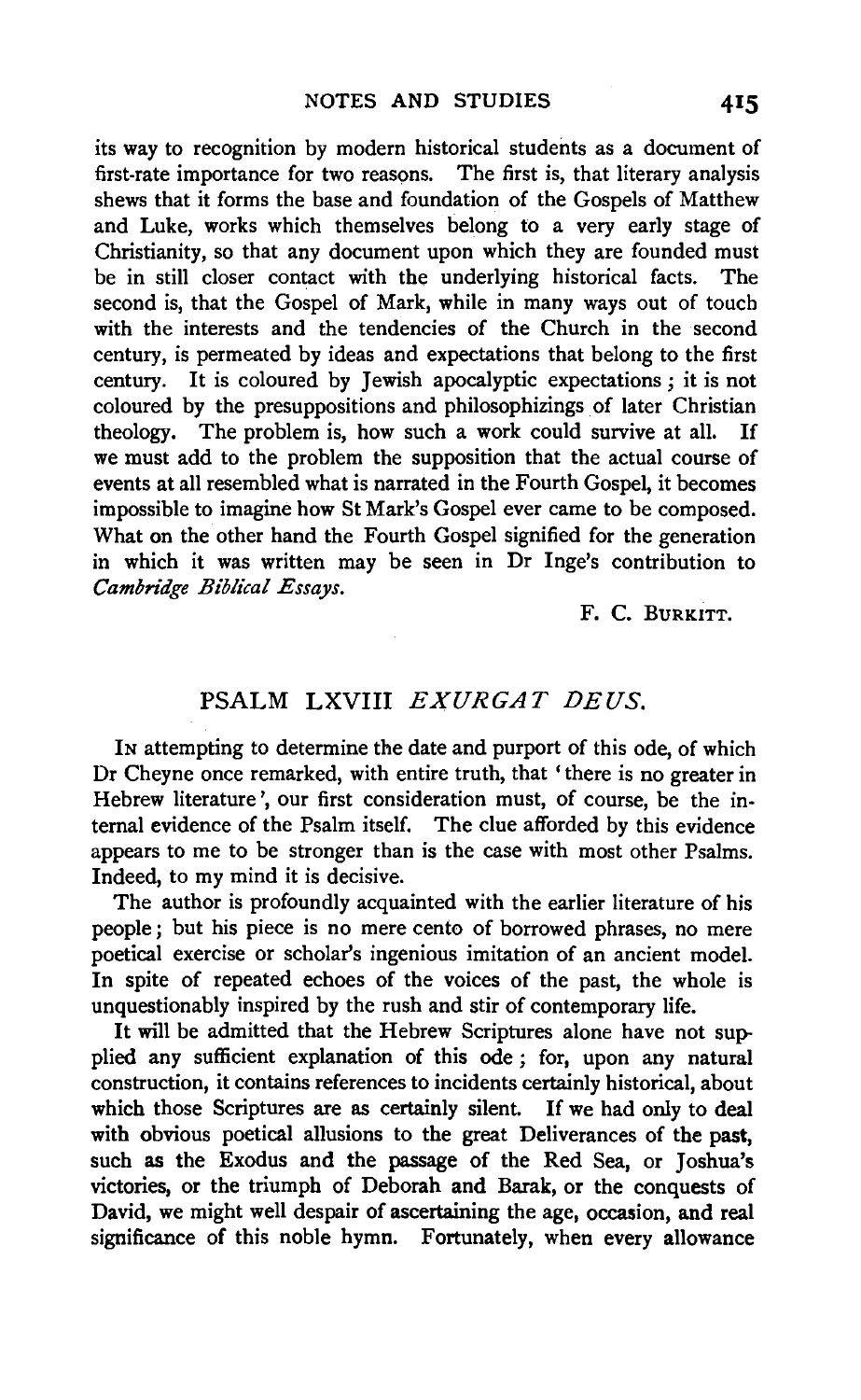has been made for the manifold corruptions of the text, due in part to the fact that the key to the import of the whole was lost within a generation or two after its composition, passages still remain which present insuperable obstacles to any interpretation which would reduce a magnificent Psalm of Thanksgiving to a catena of pious platitudes, and generalize the language of it to the point of sheer vacuity.

*The Lord said, 'From Bashan will I bring back,- I will bring back from Salmon my people* I'

*(That thou mightest bathe thy foot in the blood* of *thine enemies,-* That the tongue of thy dogs might be reddened therefrom.)

Why ' from Bashan ', if the reference be not historical? The poet clearly ascribes to the divine Will and Agency an actual restoration of God's people, or a substantial part of them, from the land east of the Jordan to Judea; just as the Prophets of the Exile ascribed to the same high Will and Activity the Restoration from Babylon. And it is no peaceful Return that is thus commemorated, but one achieved by force of arms and the fruit of a fierce and vengeful warfare. It is true, indeed, that the Hebrew Canon gives no hint of events which could fairly be described as a Return of Jewish exiles from Bashan. But the long-slighted volume of the Deutero-canonical books has preserved an account which seems to chronicle in plain prose the series of events of which the psalm is a lyrical record. The First Book of Maccabees tells how the heroic Judas, after rebuilding and dedicating the altar and the sanctuary of Zion, sent his brother Simon with a force of 3,ooo men to the rescue of their brethren in Galilee, who were threatened with extermination by their heathen neighbours; while he himself and Jonathan headed a more arduous expedition, marching to the deliverance of the Jews in 'the land of Gilead '. There they stormed city after city, putting all the males to the sword. Bozrah, Ashtaroth-Karnaim, and other strong places fell; and then *'Judas gathered together all Israel, them that were t'n the land* of *Gilead,from the least unto the greatest, and their wives, and their children, and their stuff, an exceeding great army, that they might come into the land of Judah'* (1 Macc.  $v$  45).

Thus did the Lord 'bring back ' (אשיב ; the proper term for restoration from exile) His people from 'Bashan'; and thus was Judah's foot bathed in the blood of his ruthless enemies, who had conspired to 'destroy' him  $(700 \text{ e} \xi \hat{a}$ *pal av*<sub>7</sub>ovs, I Macc. v 9). Indeed, if we have rightly divined the occasion of the Psalm, it is worth while to point out what may perhaps be called an undesigned coincidence between the narrative in I Macc. v and these verses of the psalm. For, according to the history, when Judas was leading the rescued Jews of Gilead ('Bashan') back to the homeland of Judea, the city of Ephron, a strong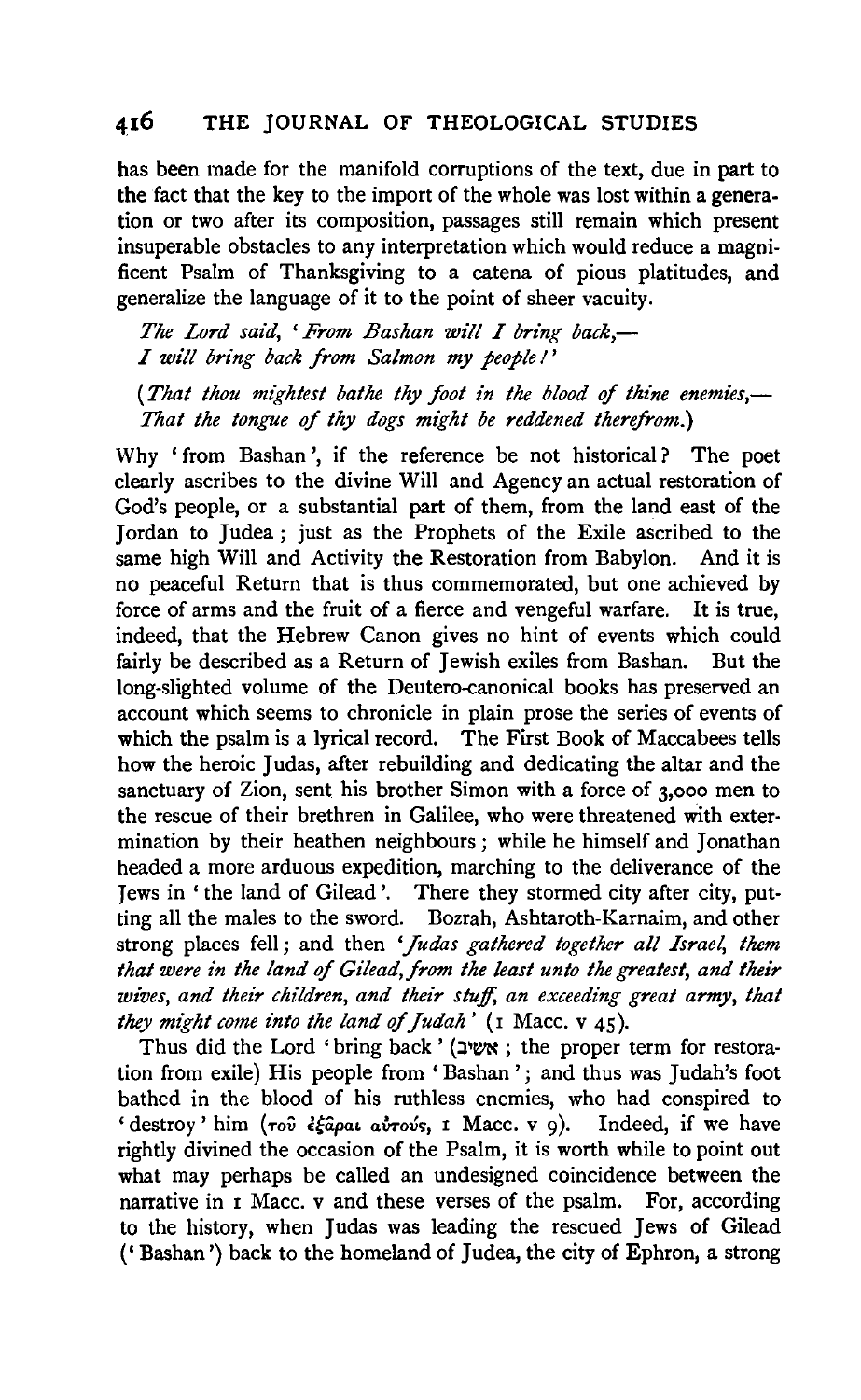place on the way, refused him passage. Whereupon, Judas stormed the town and razed it to the ground, and 'passed through the city *over them that were slain'* ( $\frac{1}{2}\pi\omega v$   $\omega$   $\frac{1}{2}\pi\epsilon\kappa\tau\alpha\mu\mu\epsilon\nu\omega\nu$ , I Macc. v 51); that is, walking over and treading underfoot the bleeding bodies of the dead and dying, and thus washing his foot in blood, as the psalm puts it, in somewhat more than a metaphorical sense. Even the hideous detail of the dogs lapping the blood might also be fact ; as doubtless the numerous families of Gileadite refugees did not leave their dogs behind them. There would be plenty of these animals in the ' exceeding great host ' (παρεμβολὴν μεγάλην σφόδρα = בבר מאד, Gen. l 9) of the returning exiles. The episode in Maccahees ends with the record of a solemn Service of Thanksgiving at Jerusalem, when ' they went up to mount Sion with gladness and rejoicing, and offered whole burnt offerings, because not so much as one of them was slain until they returned in peace' ( $\mathbf{i}$  Macc.  $\mathbf{v}$  54). This epilogue of the history might well serve as a prologue to the psalm, with the language of which it in part coincides *(see* Stanzas i and vi). It is, in fact, quite likely that our Psalm, or the first draft of it, was the hymn composed for the festal Service on this occasion (cf.  $\bar{x}$  Macc. iv 24). A detailed analysis and criticism of the text of this great ode will, I think, go far to establish this theory of its origin and historical relations.

Some may perhaps object that this view dwarfs the significance of the psalm. Truth, however, is careless of consequences. And let those who think the Maccabean age of little account in the history of Redemption remember that, without it, the age of Christ and Paul and John would have been impossible. Protestant dogmatism has come to reject a good deal besides the so-called Apocryphal portions of the elder Canon ; but let a candid mind once perceive the fact that no less important a part of that Canon than Psalm lxviii actually commemorates an episode of Maccabean history, and for that mind the supposed distinction between, say, Chronicles and Maccabees, must tend to vanish away.

### *Textual Analysis and Criticism.*

Stanza i. The psalm opens with the martial prayer said to have been uttered by Moses, whenever the Ark of Jahwah 'set forward' at the head of the hosts of Israel while journeying through the wilderness (Num. x 35). Only a slight alteration was needed to adapt the spirited words of a virtual war-cry to the purpose of the poet.

> *God ariseth-His foes disperse, And His enemies .flee before Him I*

That is to say, *When God ariseth*, &c., or *Let God but arise*, &c. It is VOL. XI. E e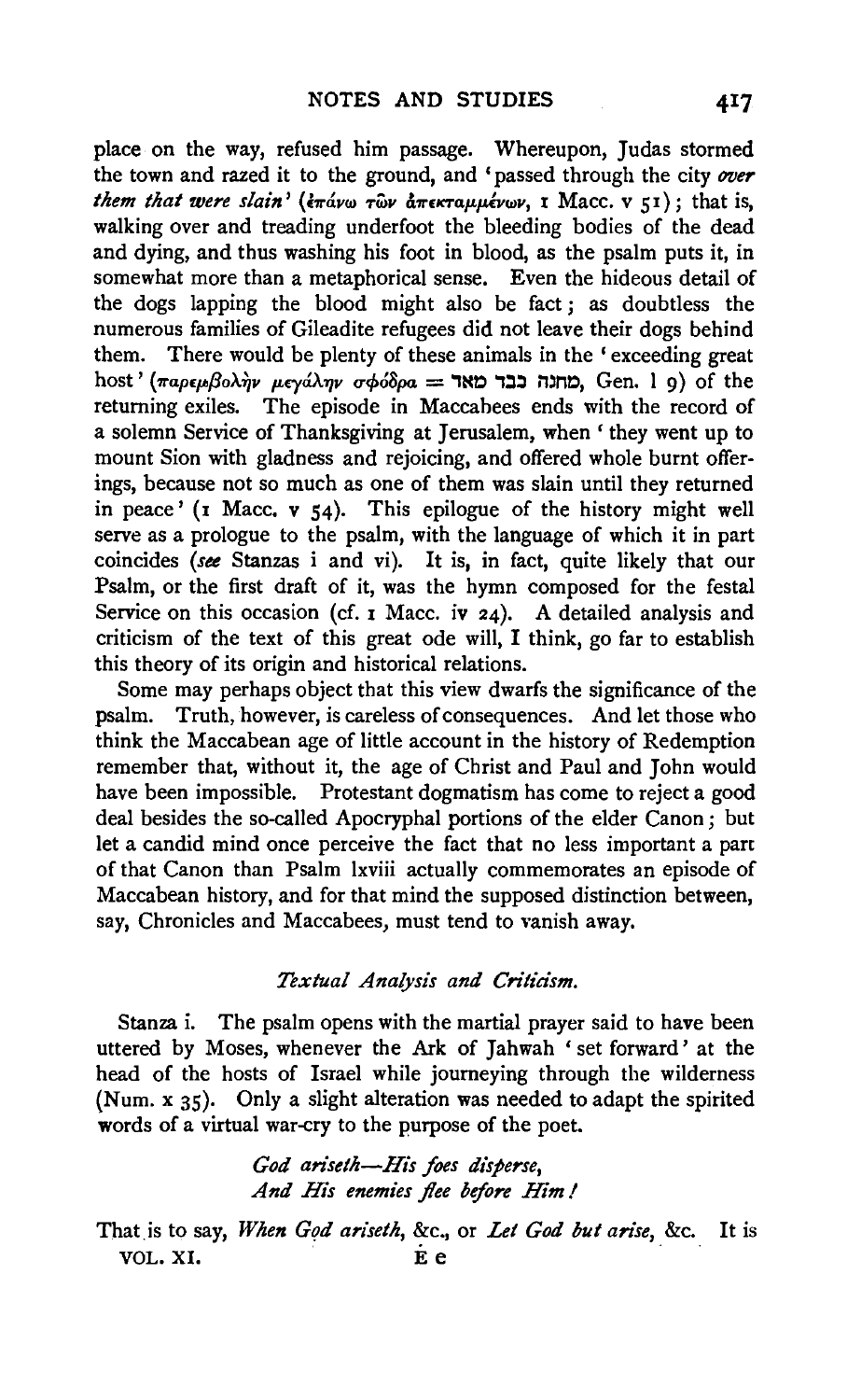what always happens, and has happened on the present occasion. To this echo of the past the singer adds in the same strain  $:$ --

> Like the driving of smoke they are driven; *Like the mtlting* of *wax before fire, The Wicked pensh before God* I

We have pointed יְוָּבִם and read וְיָּבִם!, after LXX.' This makes sense, but is hardiy so effective as the suspense of the verb until the third  $line:$ 

> Like the driving of *smoke before wind*,— *Like the melting of wax before fire,*— *The Wicked perish before God* I

Jl!l,J~ may conceal nr"l ~J!l(;), *before wind.* 

*But the Righteous rejoice before God,- They exult and are glad with rejoicing* I

The first line is unmetrical in M.T. We have transferred wy to 1. 2 (so Kittel). The couplet refers to the joyous festivals of national Thanksgiving for Victory, such as Judas celebrated on his safe return from the expedition of rescue to the 'land of Gilead ', when 'they went up to mount Sion with giadness and rejoicing, and offered whole burnt offerings' (r Mace. v 54). Cf. 2 Mace. x 38 and kawlinson's note: ' A formai service of thanksgiving, like a modern *Te JJeum* after a victory, seems to be intended.'

Stanza ii.

*Sing ye to God, hymn ye His Name!* Acclaim Him who rideth through the deserts ! *Praise ye His Name, and exult before Him* I

Here, in I. 2, we have read :l::lil,,rr for :l::l,;,,;,c. *Samech* and *He* might be confused in the old writing, and parallelism seems to demand a term denoting praise. Otherwise; *Make a highway for the Rider in the deserts* would agree with Isa. xl 3 ; lvii 14 ; lxii ro; and might refer to preparing the way for Jahwah's triumphal progress to the Temple with the warriors of Israel. But, further, it is a nice question whether, in the light of ver. 33 ('rideth upon the heavens') and Isa. xix  $r$ ; Ps. civ 3, we ought not to read בערפים (Kittel) or even בערפים 'on the clouds' (Isa. v 30 ), instead of Ml:l'1~.:i. If we do, *Make ye a highway for the Rider on the clouds* I seems incongruous in an address to mortals. Upon the whole, I prefer to retain M.T., as a possible allusion to the march of Judas through the desert  $(x \text{ Macc. } v \text{ 24, 28})$ . See the note on Stanza iii, where we have a similar allusion.

In l. 3, M.T.—which can only mean *In Jah consists His Name*, and *exult ye before Him !*—violates the parallelism and is poor sense in the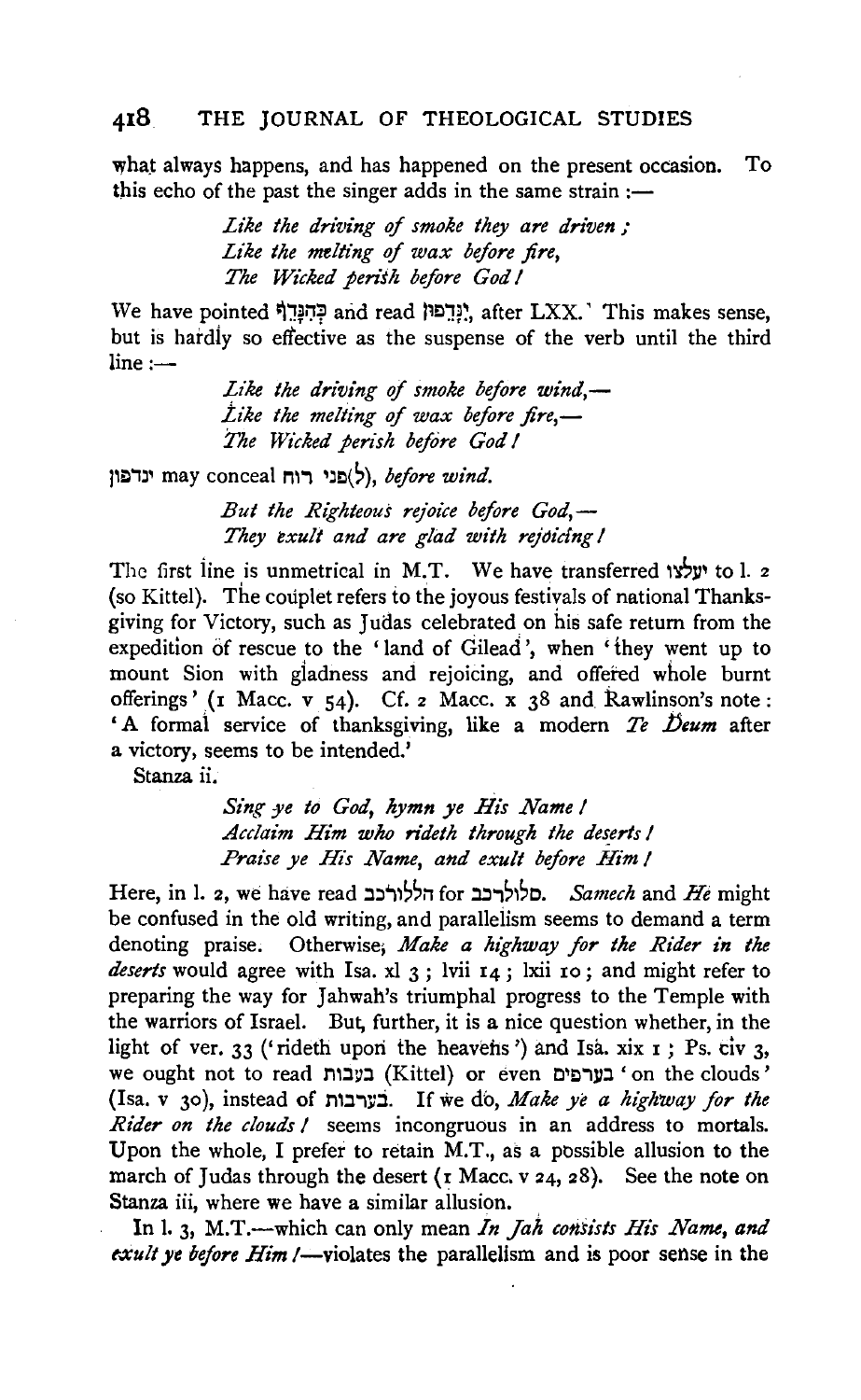context. Read הדו (Ps. cvii 1) for ביה, as parallel to ', cf. Ps. xxxv 18; xliv 8; xcix 3; or else t::l.,:l, *Bless ye* I (K.).

> *The Father of Orphans and the Judge of Widows Is God in His holy HabitatioN*

(i.e. Heaven, Deut. xxvi  $r_5$ ); especially of the orphans and widows of those who had been slain in the persecution ihstituted by Antiochus Epiphanes, and of those massacred afterwards in 'the land of Tubias' or Tob (1 Mace. v 13), a district of the old Bashan, whose deaths Judas avenged.

'Tis God who settleth the solitary in a home,-

viz. such 'lone ones' (יחידים; Ps. xxv 16) as the widows and orphans just mentioned. But perhaps we should read משיב נדחים for : I:I','M' ; thus getting the sense

'Tis God who bringeth the banished ones home again :-

as Judas brought them all safely back from beyond the Jordan.

The general sense of the next line is clear. It is : *Who setteth*  prisoners at liberty. The text is sound so far as regards יבוציא אסירים, *who maketh prisoners go out*; and to complete the sense, we should expect *from pn'son,* or some poetical equivalent, e. g. *from darkness,* to follow; see Ps. cvii 10, 14; cxlii 8; Isa. xlii 7. But what are we to make of *into prosperity* (nl.,~.::l:l; perhaps rather *prosperously)?* The Heb. word is probably corrupt; and it seems plausible to read ... *out of the strongholds* or *castles* (Ps. xviii 45) or *dungeons* (plur. of ~CO?) of the heathen. *Beth* and *Mem* are often confused in MSS, and t::l may represent a broken  $r$ . Similarly,  $v$  may have originated in a broken or partially faded  $\Box$ (י $\Box$ ו).

Thus we get the line  $:$ ---

*Who bringeth the pn'soners out of the dungeons* (or *castles).* 

This may very naturally refer to Jewish captives delivered from slavery by the arms of Maccabaeus and his brethren. The passage (1 Macc. v 13) which relates the slaughter of the Jews of Tob, expressly mentions the captivity of their wives and children. Among the great bodies of Israelites removed from Galilee and Gilead by Simon and Judas, there would doubtless be not a few individuals escaped from Gentile slavery. The fact may be vividly illustrated from  $\bf{r}$  Macc. iii 41, where the slavedealers are said to have joined the camp of the Syrians at Emmaus, bringing with them much money *and fetters,* in anticipation of the defeat of Judas, and in readiness to purchase and secure the prisoners.  $(CF. z Macc. viii$  10, 11.)

The closing line of the stanza might be rendered: *But* (or *Only) the rebellious abide in a scorched land.* As pointed out by Dr Kirkpatrick,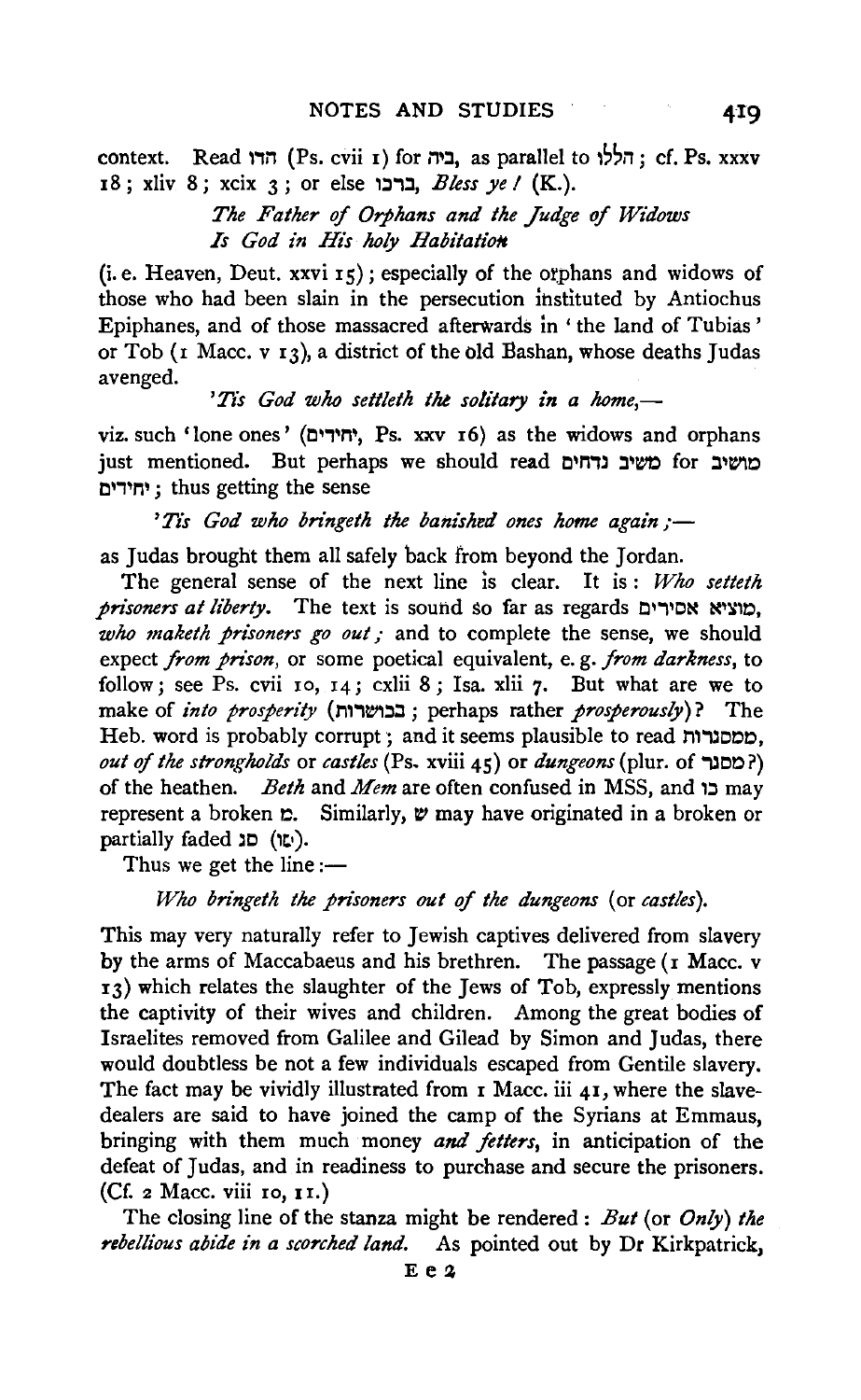the term סוררים, ver. 2), but refractory Israelites (cf. the use of the word in Deut. xxi I8, 20; Ps. lxxviii 8). In our view, then, they will be the Jewish renegades, who were in sympathy with the Hellenizing policy of Antiochus Epiphanes, and, as such, were the bitterest enemies of the Hasmonean patriots. If  $m$ 'scorched ground', or more lit. *dazzling* or *glaring* land (cf. M'MY, Ezek. xxiv  $\tau$ , 8), be correct, the line may refer to the fact that these apostates sought refuge in the desert from the sword of Judas. In their life-anddeath struggle for hearth and altar, the *Chasidim*, or 'Pious', could afford no compromise with the opposing forces of the 'Lawless' ( $\tilde{d}$ voµot) and the 'Ungodly' ( $d\sigma \epsilon \beta \epsilon \hat{\epsilon} s$ ), but did their utmost to exterminate them (cf. I Macc.  $i$  43, 52; ii 23; iii 5, 6, 8). Possibly also it is meant that not all the Jews of 'Bashan' cared to return with Judas; some (viz. the Hellenizers among them) preferring the glaring rocks (or the 'moral desert') of the Haurân to the hills of the Judean homeland. The rendering, however, which we find in LXX and Syr., 'in graves' ( $\epsilon$ v  $\tau a \phi o \hat{i} s =$   $\tau a \phi o \hat{i} s$  appears to favour a reading  $\tau a \tau s$ , 'keeps' or central towers of fortresses ; cf. Judges ix 46 ; I Sam. xiii 6. The line will then be  $:$ ---

## *Only the Renegades abide in the holds;*

a reference to the occupation of the citadel of Jerusalem and similar strong places by the 'ungodly' and 'deserters'. It is expressly recorded that these were confined by Judas to their refuges and not allowed to go abroad into the country (&.v(OTdA710'aV *TOV* 7r0p(v9jjvaL *£le;* xwpav, I Macc. vii 24). See also I Macc. xiii 49 ff. (the reduction of the citadel of Jerusalem by Simon, after it had so long been a thorn in the side of the Chasidim).

Stanza iii. We have here another coincidence with the narrative of Maccabees describing the relief-expedition of Judas to Gilead.

*0 God, when Thou wentest forth before Thy people,- When Thou marchedst through the wilderness,- The earth did quake, the heavens also dropped At the Presence* of *God, the God* of *Israel!* 

The Psalmist, while borrowing almost word for word from Deborah's great Song of Triumph (Judges  $v_4$ , 5), makes one or two changes which, upon our view of the matter, are neither capricious nor void of significance.

In I Macc. v 24, 28 we are told that 'Judas Maccabaeus and his brother Jonathan passed over Jordan, and went three days' journey in *the wilderness .* ... And Judas and his army turned suddenly *by the way of the wilderness* unto Bosora<sup></sup> (Bozrah). Therefore, instead of going forth • from Seir' and marching • from the field of Edom ', Jahwah goes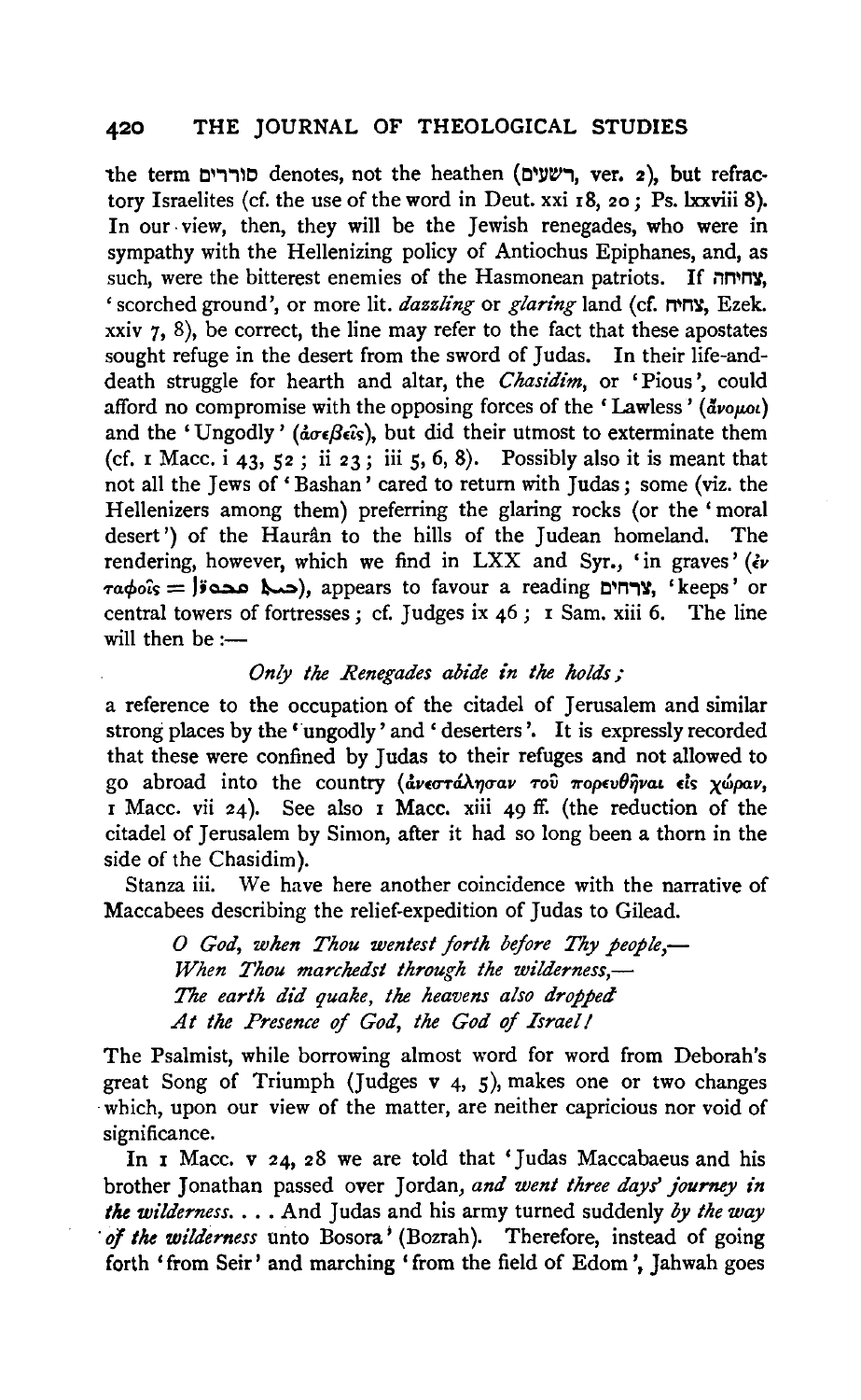forth ' before His people ' and marches at their head ' through the wilderness', leading them on to victory as in the days of old. (נשימון) is in LXX  $\tau \dot{\eta}$ v  $\dot{\epsilon}$ *py pov*; cf. 1 Macc. l. c.  $\dot{\epsilon}$ v  $\tau \dot{\eta}$   $\dot{\epsilon}$ *pήμω..*  $\dot{\epsilon}$ ...  $\dot{\epsilon}$ *is*  $\dot{\tau} \dot{\eta}$ ν  $\ddot{\epsilon}$ *py*  $\mu$ *ων.*)

As it stands in M.T., the second distich is completely unmetrical. I have omitted the first l:)li1'N IJ£)1::) and the obvious gloss IJ'C nr ( = 'This refers to the Theophany at Mount Sinai '), already inserted in the text of Judges v, but probably not adopted by the Psalmist, who has altered the references to Seir and Edom. Some scribe, who remembered it in the ancient ode, has added it here. (It is possible that the couplet:-

> אף עבים נמפו מים הרים נזלו מפני אלהים

has fallen out of M.T.; but שמים נמפו is perhaps a sufficient link with what follows).

*Abundant rain Thou sendest down, 0 God I*  And for the pastures of Thine Heritage Thou didst prepare it ! *The hapless hath settled therein* ; Thou providest in Thy goodness for the oppressed, O God !

The first couplet, at any rate, is a natural continuation of the statement that 'the Heavens dropped,—(the Clouds also dropped water)'; the general sense being that the God of the storm is also the God of the fertilizing rain (Amos iv  $\gamma$ ), so necessary to the parched hill-country of Judea. But we may also recognize something more in the verse, and But we may also recognize something more in the verse, and indeed an apparent note of time; for according to  $2$  Macc. xii  $31$ , Judas returned from the expedition to Gilead (' Bashan ') just before the Feast of Weeks or Pentecost. He may therefore probably have started during the prevalence of the latter or spring rains in the previous April ; which would at least explain why the poet makes so much of the rain.

In the first line !:}1Jn may mean *shake(d)st out, sifte( d)st,* or *spn·nkle(d}st;*  but the more usual תריד (Ezek. xxxiv 26; Joel ii 23) seems preferable with l:l~l, which implies rather a steady downpour, as in the rainy season. In line 2 read: finite (המכין לארץ מטר, Ps. cxlvii 8.<sup>,</sup> ) . ולנאת נחלתך We might also suggest הרננתה for the verb, which would give the sense And the pastures of *Thy domain Thou madest shout for joy I* (cf. Ps. lxv 9, 14). In the second distich we have substituted  $n, \tau$ retched, for חיתך (corrupted from ול הילך): see Ps. x 8, where, as here, ועני the parallel expression. The settlers so described may very well be the great body of refugees whom Judas Maccabaeus led back from ' Bashan' to Judea. (If חיה is ever equivalent to Ar.  $\zeta$ ,  $\zeta$ ,  $\zeta$  is  $\zeta$  is ever equivalent to Ar. group [of clans] as was guided in war and on the march by one chief, migrating together, and forming generally a single settlement' [W. R.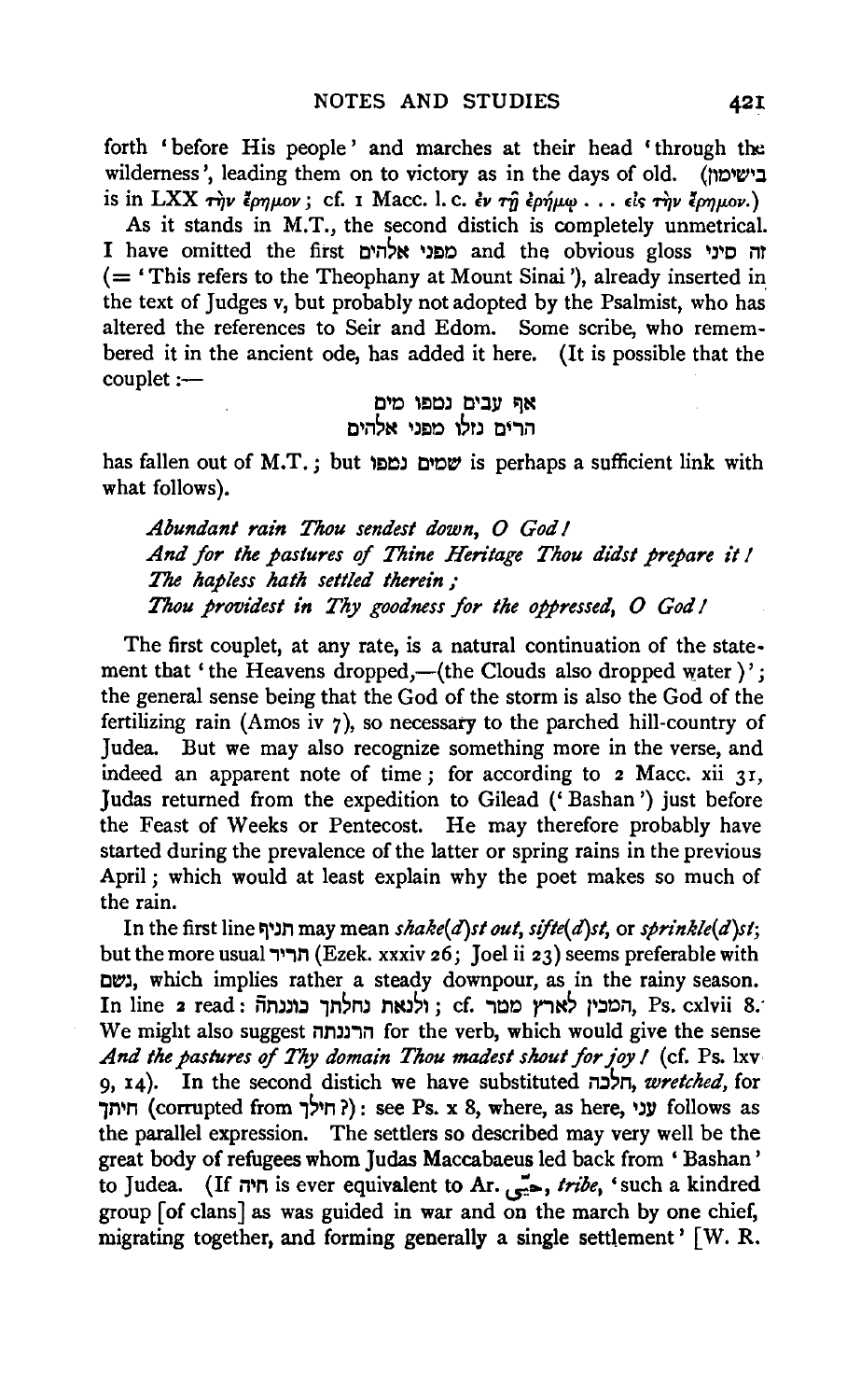Smith quoted by Kirkpatrick], it would not be unsuitable here. Cf. ·2 Sam. xxiii 13 and Ps. lxxiv 19.)

Stanza iv. However obscure in other respects the poet's language may appear to be, it is at least evident that he is here describing a signal victory much nearer to his own day than the times of Joshua or the Judges.

*The Lord giveth the word* (i.e. *tidings* or *message);*  The women who publish it are a great army:-*'Kings of armies are flying, flying;* And the Lady of the House shall divide the spoil!'

Instead of אמר, *word, tidings* (= דבר in prose)-which would seem to suggest the well-known classical idea that Rumour is of Divine origin -I am inclined to read either "le'N, *luck, success* (Gen. xxx 13), since W may be confused with "וְבָרה, strength, victory. (The final n may have fallen out before המבשרות, Or, instead of יתן אמר, we might restore "l::l~l1', *playeth the warrior* or *sheweth Himself mighty* : cf. Isa. xlii  $13$ ; Exod. xv 3. We should then have for the first distich :-

> *The Lord giveth victory* (or *is victorious); The women .who tell the good news are a great army.*

The 'women who tell the glad news' (cf. Isa. xl 9) may be a touch partly reminiscent of Judges iv 22, where a woman announces the death of Sisera to Barak (instead of one woman, on the present occasion there is a ' great army ') ; partly, perhaps, of Miriam and the women singing and dancing at the Red Sea (Exod. *xv* 20). But the poet may really mean the women of Galilee, rescued by the prowess of Simon, and those of 'Bashan' who had been saved by Judas; the latter forming part of 'an exceeding great army' (r Macc. v 23, 45). The peculiar phrase ' kings of armies' is probably no more than a grandiose expression for commanders, mighty captains of war. Cf. 1 Macc. ii  $48$ ; iii 7. Apparently, Judges v I9 suggested the phrase to the psaimist; and the last line of the stanza seems to echo Judges v 30, where the mother of Sisera speaks of her share in the spoil taken by her son. I have pointed  $111 =$   $111 = 11.$   $111 = 11.$   $111 = 11.$   $111 = 11.$   $111 = 11.$   $111 = 11.$   $111 = 11.$   $111 = 11.$   $111 = 11.$   $111 = 11.$   $111 = 11.$   $111 = 11.$   $111 = 11.$   $111 = 11.$   $111 = 11.$   $111 = 11.$   $111 = 11.$   $111 = 11.$   $111 = 11.$   $111$ 11'll::l; see I Kings xvii I 7 ('the mistress of the house'). The Book of Maccabees often refers to the spoil taken by Judas *(see* I Mace. vi 6, and the passages cited below).

The poet (or .some one else) now asks a rhetorical question of the victorious warriors of Israel; a question which is partly reminiscent of Deborah's sarcastic interrogation of the slothful Reubenites (Judges v 16), partly of the disparaging description of Issachar in the Blessing of Jacob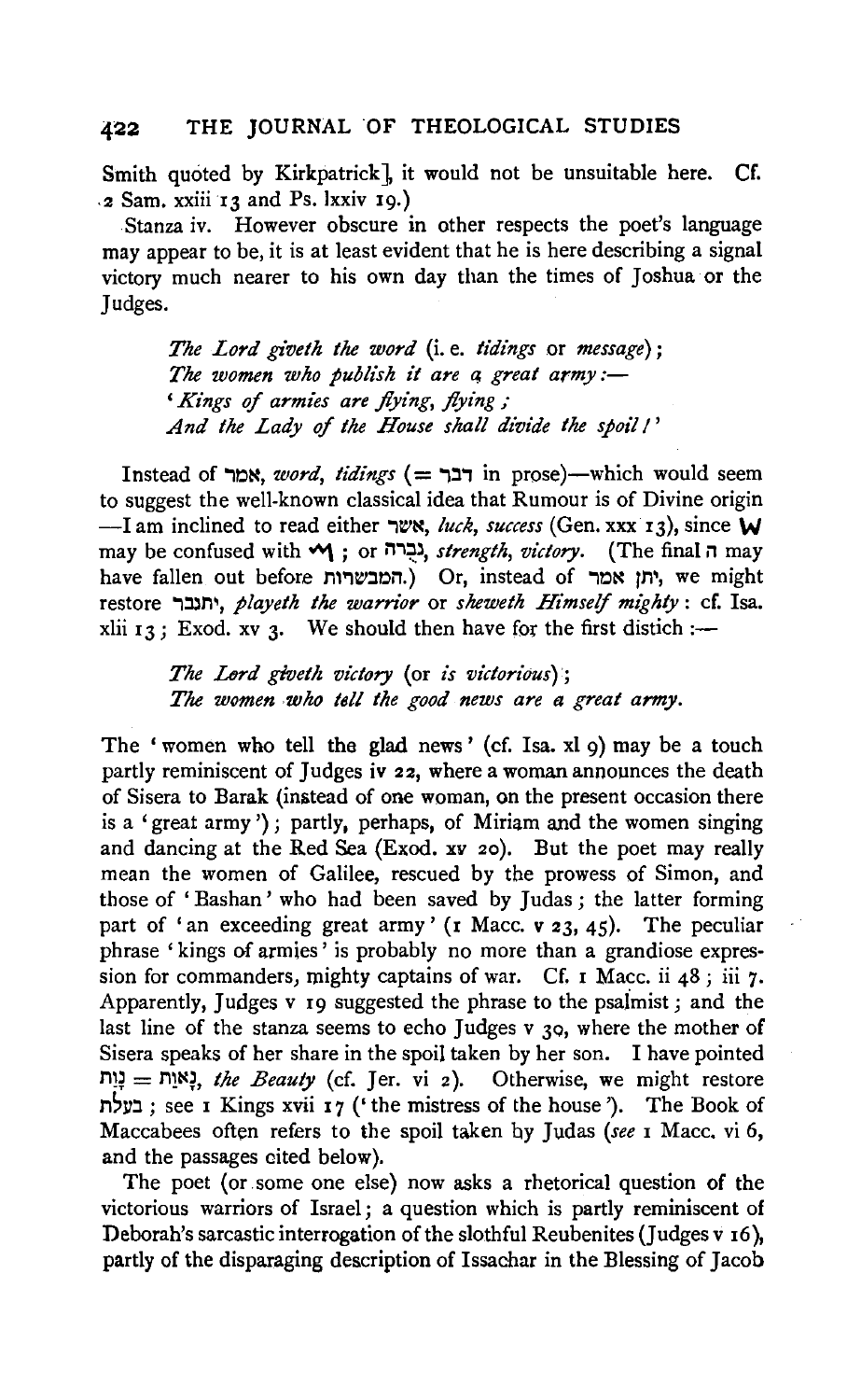(Gen. xlix  $r_5$ ). Keeping M.T., except in the closing line, we might  $translate : -$ 

*.Did ye 'lie idle between the twi.jolds* ', ( *0 ye Wi'ngs* of *the .Dove that is decked with silver, And her pinions with the yellow sheen* of *gold!) While Shaddai was scattering the kings, Like the snow on Salmon 7* (Or, *While He snowed on Salmon* 7)

In line 5 we have read  $\alpha$ כמו השלג בַצּי ) s : נְחַשְׁלֵג בַּצּי ; but with no great confidence in either emendation of a certainly corrupted text. If the above interpretation be right, the 'Dove' will have to be Judah (Ps. lxxiv 19; cf. Hos. vii 11), and her 'wings' will be her swiftly moving military forces (cf. Isa. viii 8). The decking with silver and gold may allude to the rich spoils taken from the enemy (cf. 1 Macc. iv 23, 57; v 28, 35, &c.). The uncertainty which attaches to the meaning of l:l'MEl~n r:l in Judges V I6 and Gen. xlix IS naturally affects the interpretation of the similar (probably identical) phrase in the psalm. Then, again, there is nothing in the Hebrew to connect the first stichus with the distich (obviously a simile) which follows it. Whatever the precise meaning of רְהמּןשׁפּתים; whether it be the ash-heaps or fire-places of the villages or tribal encampments, or *the sheepfolds* (a more poetical idea, as we may think); it is clear from the context of all three passages that to *sit* or *couch* or *lie between* the objects so designated was a proverb of indolent inactivity. •

If we fill up the apparent lacuna with some such line as כי כל לבושכם j':l'' (cf. Isa. i I8), and read 'ElJ:3:3 in the third line, we seem to get a reasonable sense :-

*.Did ye lie idle between the ash-mounds* (or *sheepfolds), [That all your apparel grew white,* J *Like the wings of a dove decked with silver, And (like) her pinions* of *gold-green shimmer 7* 

In the next couplet the warriors reply to the poet (or to the women ?), or he replies to himself (cf. Judges v 28 f; Isa. lxiii 1 ff) :-

*'While Shaddai was scattering kings, We* (*They ?*) *were snowed upon in Salmon.*'

This is reading בהתשלג or ישתלנו (= LXX xιονωθήσονται) for בהתשלג the last line. We may suppose the question addressed to a procession of warriors arrayed in festal white (cf. Eccles. ix 8). They give a jesting answer to a merry demand.

W etzstein has identified ' Salmon ' as the *Jebel Haurdn,* which Ptolemy calls 'A $\sigma$ a $\lambda \mu$ avós (v 15). This volcanic range, about ten miles east of 'Bosora', and thirty-five east of 'Carnaim' (1 Macc. v 26),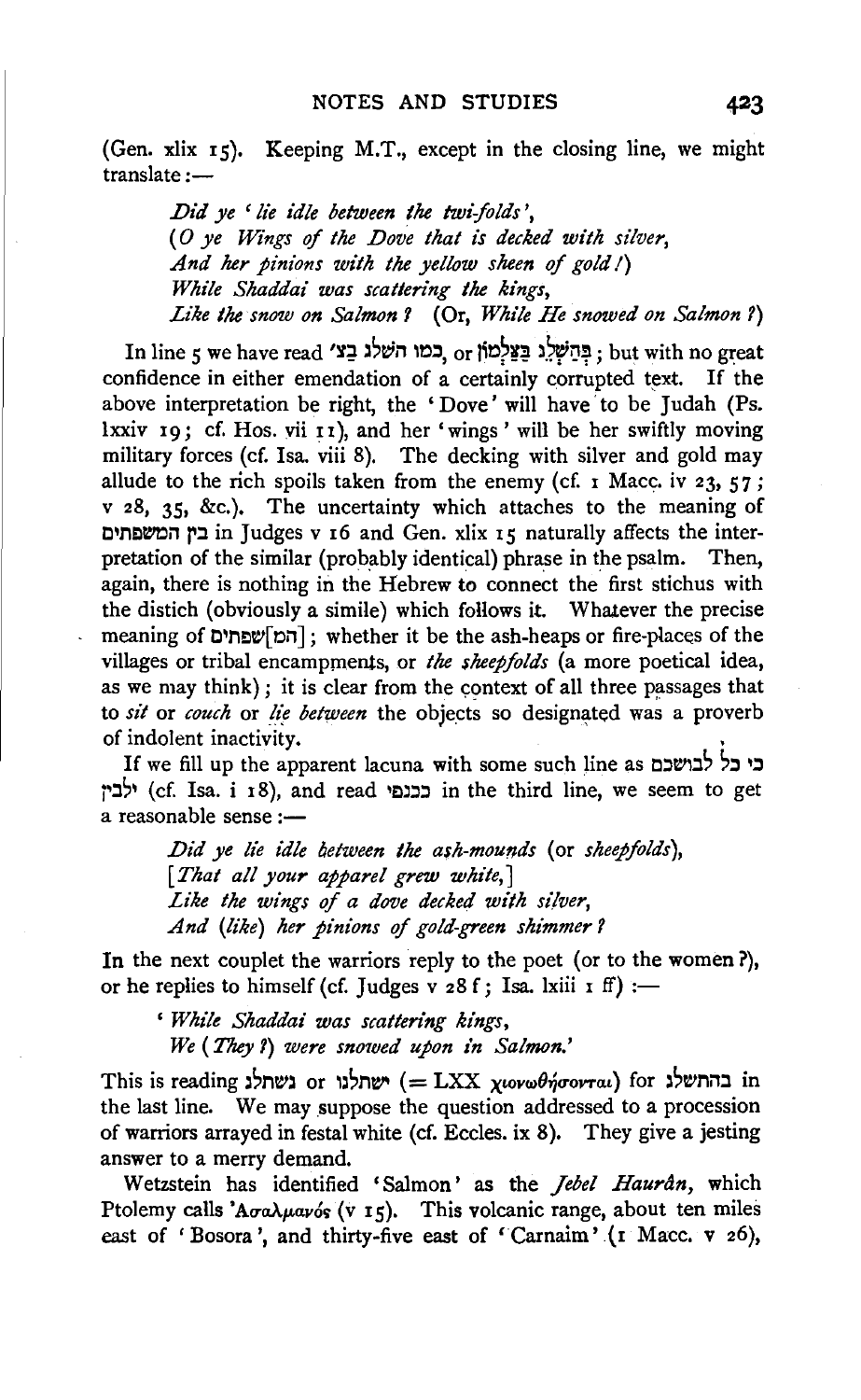bounded the field of Judas's campaign on the east, as the summits of Hermon bounded it on the north *(see* Deut. iii 8-1o).

Stanza v. The mention of Salmon reminds the psalmist of the majestic Hermon, the grandest of the mountains of Bashan and, indeed, of Palestine.

> *A mountain* of *God is the mountain* of *Bashan* ,· A *mountain* of *domes is the mountain* of *Bashan* I

The 'domes' or rounded tops (Heb. נבננים) are, according to Wetzstein (quoted by Cheyne, *Enc. Bibl.),* 'a picturesque description of the craterformation of this highly volcanic region'. But Hermon, with its three rounded summits, seems to be intended here. ' At sunrise the shadow of the great dome is projected far west to the Mediterranean, and at sunset . . . it stretches over the eastern desert, and stands up against the haze. The appearance of the Jaulân craters, as seen from this point some 7,ooo feet above them, is very remarkable; and the plains of Bashan are visible throughout, with the northern part of Gilead ' (Conder in Smith's *Diet. Bibl.* ed. 2, s. v. Hermon).

> *Why look ye askance, ye domed mountains* 1 This is the mountain that God vearned to inhabit.-Yea, Jahwah will here abide for ever!

In line 2, read *וח* זה ("*סֵר st. constr.* before the Relative Clause). Otherwise ההר must be taken as direct object of the verb  $W$ :  $W$ hy *look ye askance •* •• *At the mountain,* &c. (cf. Ecclus. xiv 22 Heb.). But this is against the rhythm. The general sense is clear. The mountains of Bashan, though built on a far grander scale than Sion, are envious at the sight of the Mountain of the House, which Jahwah chose for His Abode, and where the Festival of Thanksgiving is being celebrated. Not Hermon only, but, as Kirkpatrick observes, 'the rugged basaltic mountains which rise in precipitous peaks', are included in the poet's outlook.

Stanza vi. The text of M.T. is evidently corrupt. The psalm opens with an adaptation of Num.  $x$  35. Now the next verse there contains the words יבתים אלפי שנאן, which resemble our הבנחים אלפי ישראל, ciently to suggest שראל for the meaningless www of our text. Further, the precise number ' twenty thousand' (cf. 1 Macc. vi 30) seems an unlikely one for the Chariots of God, and a connecting word is needed in the middle of the line. I therefore propose רבתים for רבתים. This gives us for the first line  $:$ --

*The chariots* of *God are myriads with the* ' *Thousands* ' of *Israel.* 

Judas restored the old military organization of the people in 'Thousands',  $&c.$ : see I Macc. iii  $55$ .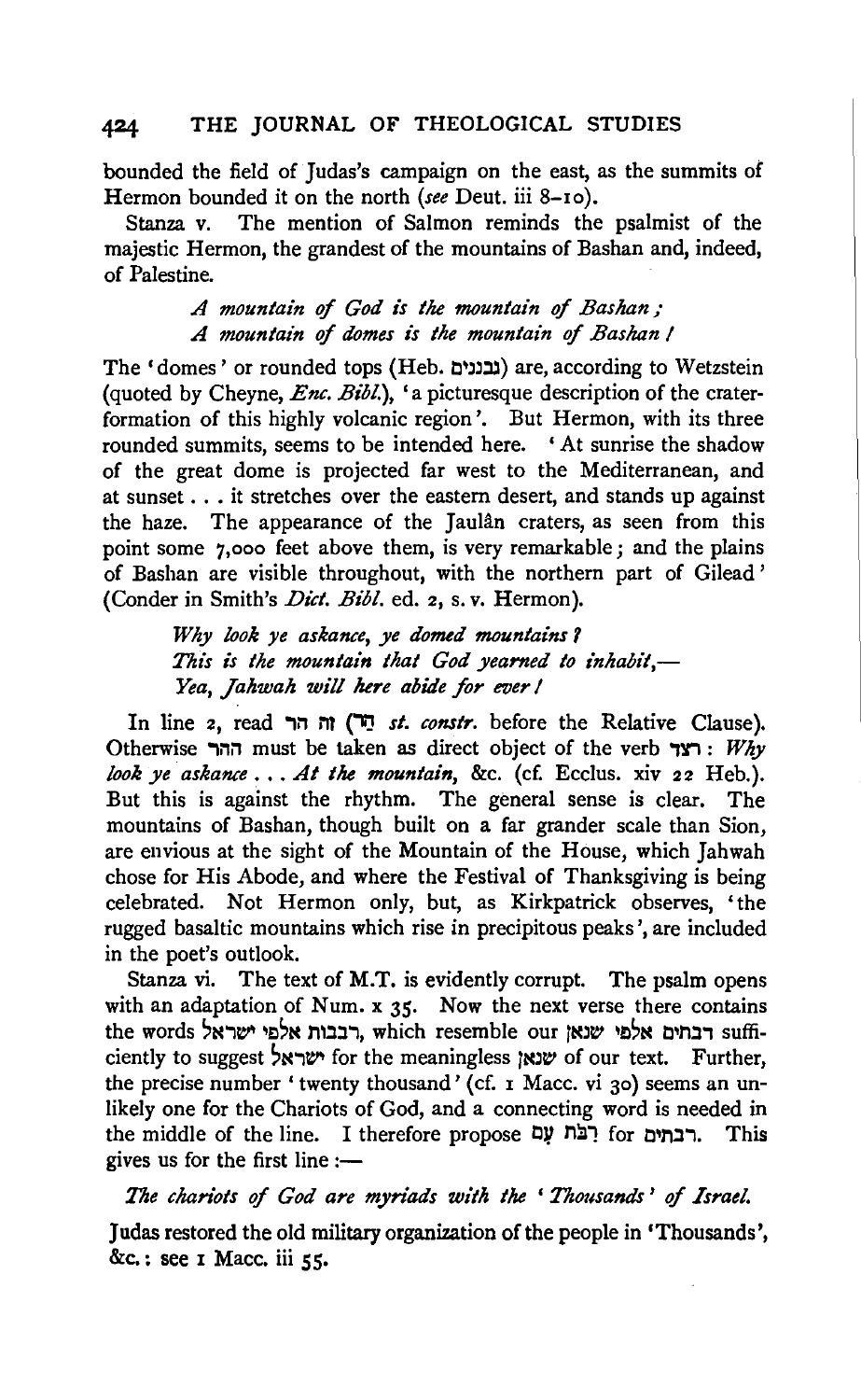The second line may be restored thus  $:=$ 

#### אדני בא (בתוכם) מסיני בקדש

*The Lord is come (in the midst of them) from Sinai into the Sanctuary.* 

Verse 25 (Stanza ix r b) corroborates this correction. The stanza continues  $:$ ---

*Thou art gone up to the height, hast led the captives captive, Hast received tributes in men* ; *Yea, the Renegades also must dwell with God I* 

The poet imagines Jahwah as coming from Sinai with His countless chariots and horses of fire ( $2$  Kings vi  $16$ ,  $17$ ), to take part in the triumphal procession of Judas and his warriors up the sacred height of Sion (cf. Ps. xlvii 5; Jer. xxxi 12). There He receives His share of the prisoners, to serve as Nethinim or Hieroduli in the Sanctuary; among them, it would seem, some of the apostate Jews (see on Stanza ii), who had surrendered to the arms of Judas.

Stanza ii proves that the poet also believed that God had headed the expedition against the heathen, and that the heavenly hosts had made the little army of Judas victorious ( $r$  Macc. iii  $r6-22$ ; iv 8,  $r0$ ,  $30$  ff) over the horse and foot and chariots (2 Mace. xiii 2) of the Syrians. Jahwah and His chariots had, in fact, been the real conquerors, and therefore figure as such in the triumph.

For the progress of Jahwah from Sinai, cf. Deut. xxxiii 2; Hab. iii 3, 8 *;* Judges v *4·* The phrase ' Thou art gone up to the height' (se. of Sion) may be compared with *και ανέβησαν* είς το *δρος Σιών* (= >N ιγι'l והר ציון) in the prose-account of the matter (r Macc.  $v$  54). The line C,N::I mJnc nnp~ may mean either (x) *Thou hast recez'ved gzJts* (consisting) *in human beings,* as explained above; or (2) *Thou hast received*   $gifts$  for  $(=$  in exchange for; *beth pretii*) persons; i.e. Thou hast accepted ransom for Thy captives, as a conqueror might do. The former seems to suit the context better. The same word context, is used, Num. xviii 6, of the 'gift' of the Levites in a similar sense. In the last line of the Stanza I have merely substituted *ב*ש*ו, with*, for  $\pi$ . Cf. Ps. cxx 5, 6. The 'rebellious ' or ' renegades ' are apostate Jews, as in Stanza ii. They have been living among their friends the heathen, but have now (however unwillingly) to 'dwell with God', as bondservants of the Temple. The Syriac turns לשכו into לשכו אי איבנו with its rendering And also the rebels shall not dwell before God; probably a mere guess, due to missing the idiom.

Stanza vii. The Hebrew is rugged, but presents no serious difficulty. The whole verse applies very well to the unexpected victories and hairbreadth escapes of the Maccabean heroes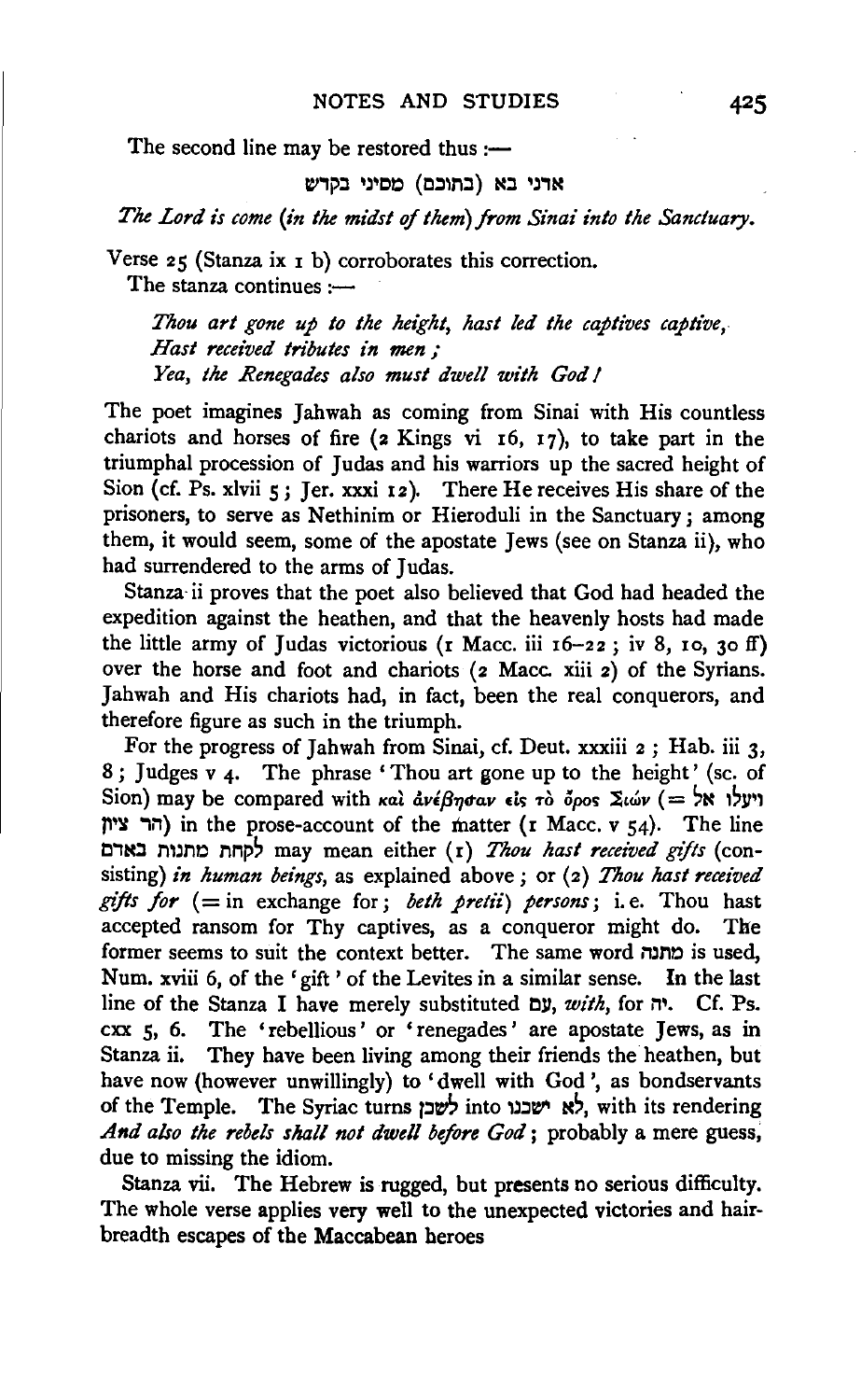*Blessed be the Lord, who day by day carrieth us* I *The (one) God \_is our Salvation* I

For the meaning of  $\Box y$ , see Isa. xlvi 3; lxiii 9; Deut. xxxiii 27. The ~marking the object of the verb (as in Aramaic) is not surprising in a late poem.

*The (one) God to us (hath been) a God of saving deeds;*  And to Jahwah, the Lord, (belong) escapes from Death !

Omit  $\frac{1}{2}$  before encypthenent com  $\frac{1}{2}$  (which, however, many MSS omit). In the neJCt line perhaps we should read MlM'l and MW~ *to the*   $perishing$  (Gen. xx 3; xxx 1), as a parallel to 1).

*But God doth break the head of His foes,-*

*The crown of the wicked one walking in his trespasses.* 

Cf. the death of Apollonius, r Mace. iii Io-r2 ; and that of Nicanor, I Macc. vii 47.  $yw$ , 'the Wicked', seems necessary as a parallel to וביו, and as a noun of reference for . מתהלך M.T. means 'the hairy crown walking' ; but the reference to hair is superfluous, and the head or crown would hardly be spoken of as walking.

Stanza viii. We have already commented on the historical bearing of this important stanza. We have now to note one or two corrections of the text.

> The Lord said, 'From Bashan will I bring back,-*I will bring back from Salmon My people* I ' That thou mightest bathe thy foot in the blood of thy foes, *And the tongue of thy dogs might be reddened iherefrom.*

In line 2, M.T. has ממצלות ים, ' from the depths of the sea' (Mic. vii 19), because some scribe was thinking of the Deliverance from the Red Sea at the Exodus.  $D'$  must be a disguise or relic of  $D'$  ('l: the natural and necessary complement of the transitive verb "אשיב. The line might be  $:$   $-$ 

I will bring back out of deep distresses a people.

For מצולה in this figurative sense, see Ps. lxix 3; lxxxviii 7. But we want another name as parallel to Bashan ; and מצלמון (from 'Salmon', Stanza iv) consists of almost the same letters as ממצלות. In the next line, Olshausen's תמחץ for phon is certain ; and for const read תִּאָרָם. Probably איביך originally closed the previous line. חִאָרָם be pointed יְנִיהוּ (Job iv 12).

Stanza ix. An interesting glimpse af the festal procession of singers, musicians, and tribal chiefs, at the Thanksgiving Service.

> *Stately is Thy march, 0 God!- The march of my God, my King, into the Sanctuary* I *The singers go first, behind are the harpers,*  In the middle are the maidens playing timbrels.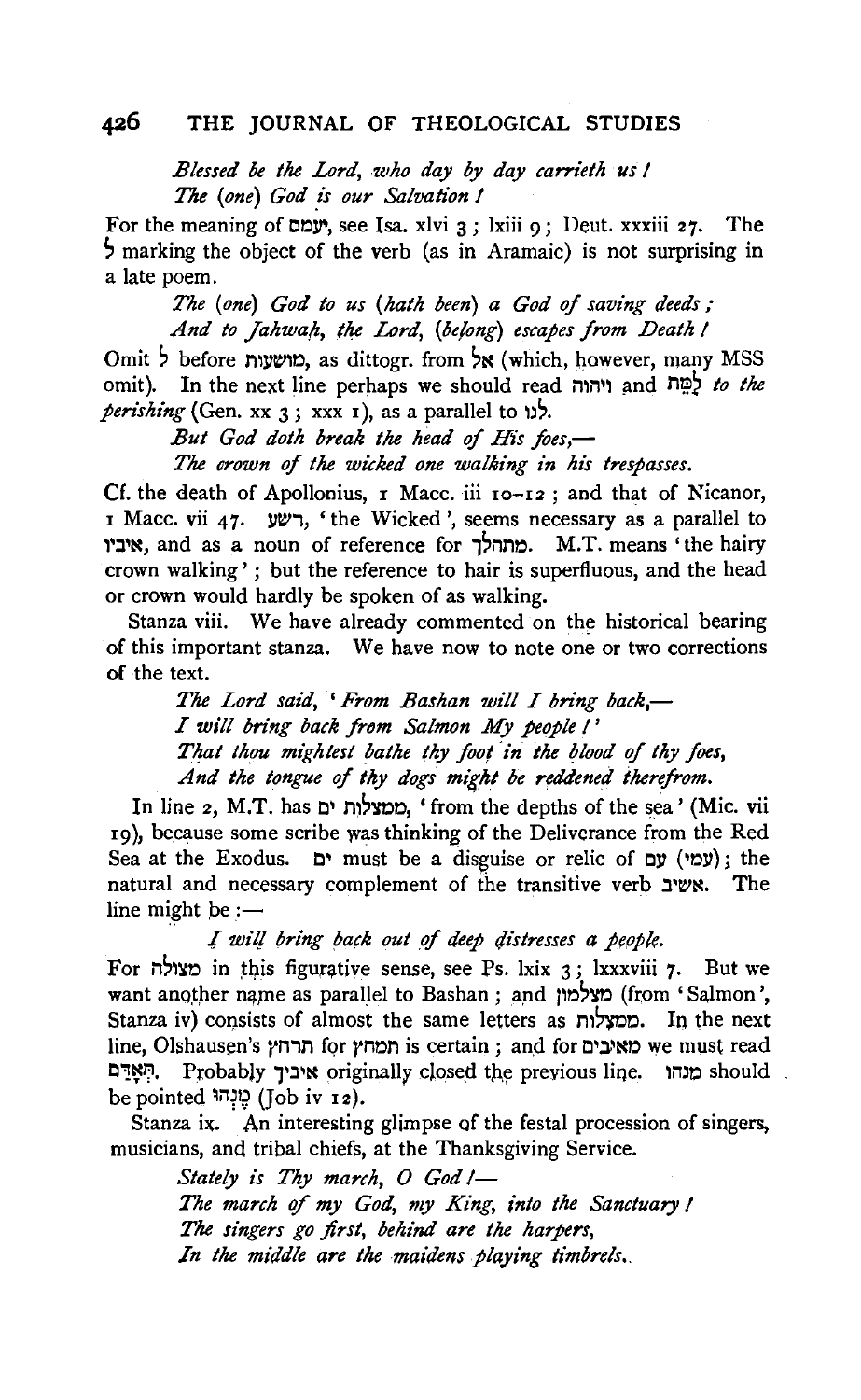Line I. Or, *Fair are Thy Processions*. For יאון read און (Isa. lii 7). Kittel proposes נראו  $=$ LXX  $\epsilon \theta \epsilon \omega \rho \eta \theta \eta \sigma \alpha$ v. LXX at least felt the difficulty. Its rendering of the next couplet is *:·First went princes* (C'i\1 for C1iei) *following close upon harpers, Amid tambourine girls;* as if the dancing-girls were on each flank of the Procession, instead of in the middle of it. This last feature may be right  $($  = M.T.  $\vec{\eta}$  $|\vec{n}|$ ), although we have pointed בַּתְּוֶךְ above (so Kittel).

> *('In the congregations bless ye God,-* The Lord in the assemblies of *Israell'*)

Perhaps intended for the cry of the singers; but the connexion becomes easier if we point "בִּרְנוּ *they bless* (Kittel). In the second line, במקראי is a very attractive correction of the meaningless , aut the word (Isa. i  $13$ ; iv 5) is not found elsewhere in poetry. One may suggest '~ M1~, *the Hppe* of *Israel* (]er. xiv 8); or, if a parallel to rn?npo:l (cf. Ps. xxvi 12) be desired, רבמקדשי | וישר במקדשי, *in the holy places of El* (Ps. lxxiii 17; ver, 36) or of *Israel.* 

> *There little Benja'm:in leadeth them on, With the princes of Judah at his heel;-* The princes of Zebulun, the princes of *Naphtali!*

The verse names those who took part in the festal gatherings, or the lay-folk in the processions. Zebulun and Naphtali may denote the Jews from Galilee and the north (I Macc. v  $I_4$ , 23). The mode of expression depends, of course, upon Judges v  $14-18$ .

For the unsuitable רדם, which LXX connects with רדם by its curious rendering *εν εκστάσει* (cf. Gen. ii 21), an easy exchange is  $E$ <sub>7</sub>, *led them*  $\omega$ *n* in the procession (cf. Ps. xlii  $\gamma$ ). The second line may have been: ,,;),::! M'l1M' ''lWI, *With the emirs* of *Judah behind him* (cf. Judges iv Io; v 14, IS; viii 5 ; 2 Sam. xv I7)·

Stanza x. A prayer for the continuance of Divine Help, in the spirit oflsa. xix 25; xlv 14; Ps. lxxii Jo, I J·

> *Appoint, 0 God, Thy Might As 14e Help lh.at Thou hast made for- us* I

Omit אלהים from line 2, as a marginal correction belonging to the former line, where M.T. has אֲהָה אלחיך, Thy God hath appointed, which is corrected as above by the Versions and many Hebrew MSS. For  $\ddot{v}$ and *"11¥* as parallels, see Ps. xlvi 2. For the sense, cf. Ps. xliv 5 : *Appoint Thou the victorie.s* of *Jacobl* Cf. also the watchword of Judas 'The God of Help' (Θεογ ΒοΗθειλς = אבן עזר ike ; like , אבן Sam. vii 12), 2 Macc. viii 23.

> *Unto Thy Temple al Jerusalem*  · *To Thee let kings bring the gift* I

Read יְהֵיכָלְךְ (Isa. xviii 7; Hos. x 6); or perhaps 'בָה since בּח is more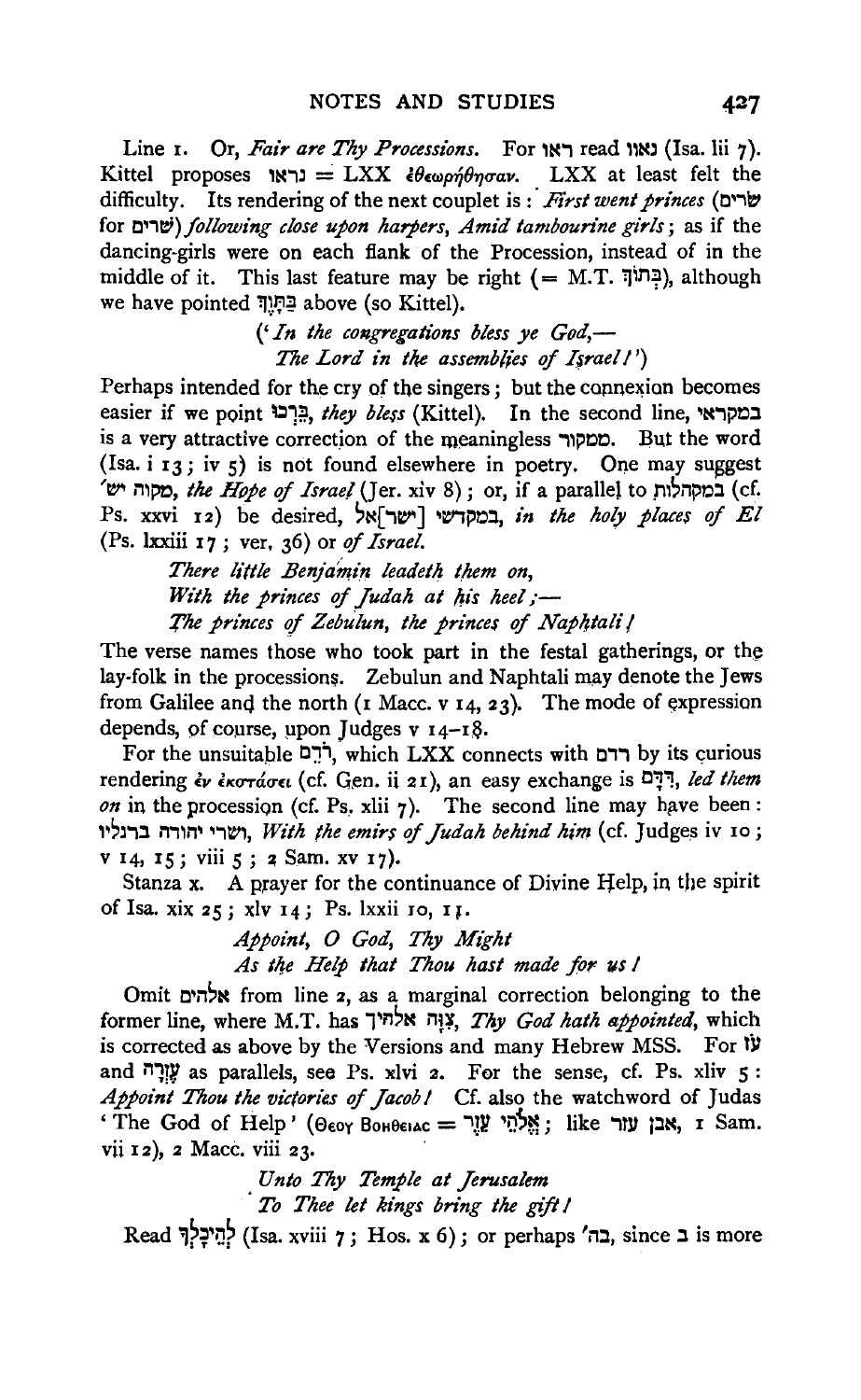liable to confusion with  $\phi$ . For the matter of the distich, cf. I Mace. x 39; 2 Mace. xiii 23 *(offered sacrifice, honoured the sanctuary);* Ps. cii  $I$  5 f; 21 f. (The pointing  $\overline{I}$ <sup>1</sup> may be meant for an honorific *plur*.; cf. Ps.  $x|v\ q.$ )

We come now to what is perhaps the most obviously corrupt verse in the psalm. Something of this kind may have been the gist of it in the original form  $:=$ 

*Rebuke Thou the Wild-beast* of *the Reeds, the herd* of *Bulls I Consume the tribes from Pathros, greedy for pelf I Scatter the nations that delight in battles I* 

In line 2, instead of 1:1 Cll~~lll.l *(in calves of peoples),* I have supposed an original בערלאמים, *Consume the tribes!* An imperative was wanted to introduce the parallel stichus; and עמים recurs in the third line, where it is clearly right. I have adopted Nestle's *01M!lC,from Pathros* or Upper Egypt, in place of the certainly wrong entries, and יֹצִיבּ, after Cheyne (see Ps. cxlvii 10, where also ותמץ is 11, as here). It is possible that 'from Pathros' (Isa. xi 11; Jer. xliv 15; Ezek. xxx 14) is a more or less correct gloss which has crept into the text. Doubtless  $LXX$ , Syr., Vulg. are right in pointing בור (or rather : פור  $;$  cf. Ps. liii 6) as an imperative in the third stichus also.

As regards the exegesis of the verse, the 'Beast of the Reeds' must be some wild animal which haunts the jungle on the border of lakes and rivers, such as the crocodile or the hippopotamus (Job xl 2I). The Nile, we are told, was anciently infested by malicious hippopotamuses and crocodiles, both now extinct *(Enc. Bib!.).* Egypt, therefore, will be intended by the symbolic animals of line I. For the 'Bulls' (which the Apis-bulls make specially appropriate here), cf. Ps. xxii I3·

The strife between the rival powers of Syria and Egypt for the possession of Palestine was sufficiently calamitous for the Jewish community, to justify the prayer of the verse. But in view of the fact that the preceding verse links on to that which follows without any apparent break in the sense, it seems probable that this prayer did not belong to the original ode. A later editor may have added it as an allusion to contemporary troubles. We know how the hymns of our own time have been tinkered by successive collectors and would-be improvers.

Of the final couplet of the stanza I make the following  $:$ 

## Let them bring an offering from Egypt! *Let Cush direct hi's hands unto God I*

If we retain M.T. ושמנים, the meaning will have to be something like 'ambassadors' or 'envoys' (so LXX, Syr., Vulg.; cf. the Rabbinic ' nobles ', Kimchi's 'great men and princes ', and Isa. xxx 4). Aquila's  $\epsilon \sigma \tau \epsilon v \sigma \mu \epsilon v \omega s$  (= Jerome's *velociter*) points the first two letters  $v^i \Pi = v^i \Pi$ ,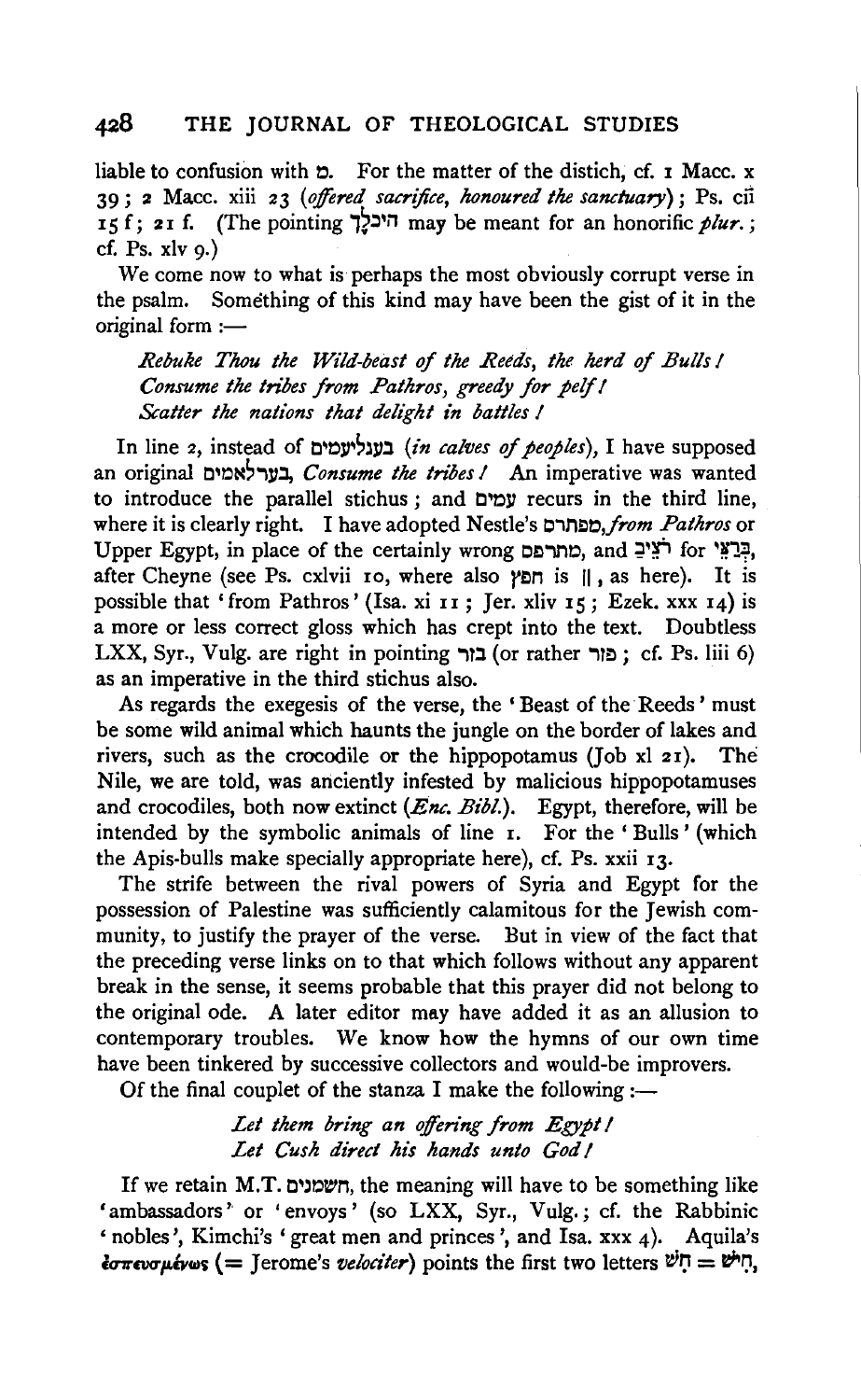'quickly'; see Ps. xc Io. This seems to be a guess depending, perhaps, on the supposed connexion of תריץ (line 2) with ירוץ (corun'.

Apart from the fact that חשמנים occurs nowhere else, the collocation of letters ימנים mas a suspicious look, with its repeated ; : מנים and as *Mem* and *Shin, He* and *Yod,* might be confused in the old writing, it seems possible that 'ישמנ ו' ) is a transformation of המנחה. Read, therefore, il~?l;) ~N J;l~~. *Let men bring an offen'ng* ... (pointing the verb as Hiphil, with Aquila and Jerome).

The verb of the second line, תריץ, gives no likely sense ; not to dwell on the difficulty of the genders of the stichus. Have we not here an Aramaism (~n·)? At all events, in Assyrian *qat-su ana ili tararu*  means 'to stretch forth (or *direct)* his hand to the god'. Cf. Luke i 79 Pesh. Otherwise, we must read יְהוֹ (Ps. cxliii 6; with יְהוּ instead of the usual 'במי).

Stanzas xi-xii. This closing Doxology is generally clear in expression, though not entirely free from textual defects. Thus the second member of the first distich seems too short metrically. Supply **וכיכו** שמו or some-<br>לרכב בשמי or some resemblance to לרכב בשמי ,, which לרכב בשמי This bears some resemblance to . immediately follows; and the fact may account for its omission.  $\forall x$ (2 MSS) would be a better parallel to לאלהים in the first line. In the next couplet read ... הללו רבב next couplet read l::l, '~'il, and omit •o~ after ~~~l *(vid. supr.).* ~~~ קרם (cf. הררי קדם, Deut. xxxiii 15) should perhaps be שמי קדש (cf. Ps. xx 7), since  $\mathsf{W}$  and  $\mathsf{M}$  may be confused. These changes give us the quatrain:-

> *0 ye kingdoms of the earth, sing ye to God* I *Hymn ye to the Lord, bless ye His Name* I *Acclaim ye Him who n'detk on tke koly Heavens! Lo,- He uttereth Hi's Voice, a Voice of Might* I

Stanza xii. Two triplets follow. In the first we should probably read תשמים (Deut. xxxiii 26; Kittel) instead of ישראל, which may be due to a scribe's eve having wandered to the fourth line below. In the a scribe's eye having wandered to the fourth line below. second, read במקדשיו (cf. Jerome's *in sanctuario suo*), which may be an honorific plur., or may include the heavenly and earthly sanctuaries; and לעמו ירבה) (cf. Isa. xl 29, where we have also the ll word, which is metrically necessary, may have fallen out before the somewhat similar 1.

> *Ascn'be ye Mi'ght unto God* I *Upon the Heavens is His Majesty, And His Might i's in the Clouds* I *Terrible is God in His Sanctuaries* I *The God of Israel, He giveth Might,*  · *And increasetk Strength unto His people* I *[Blessed be God I]*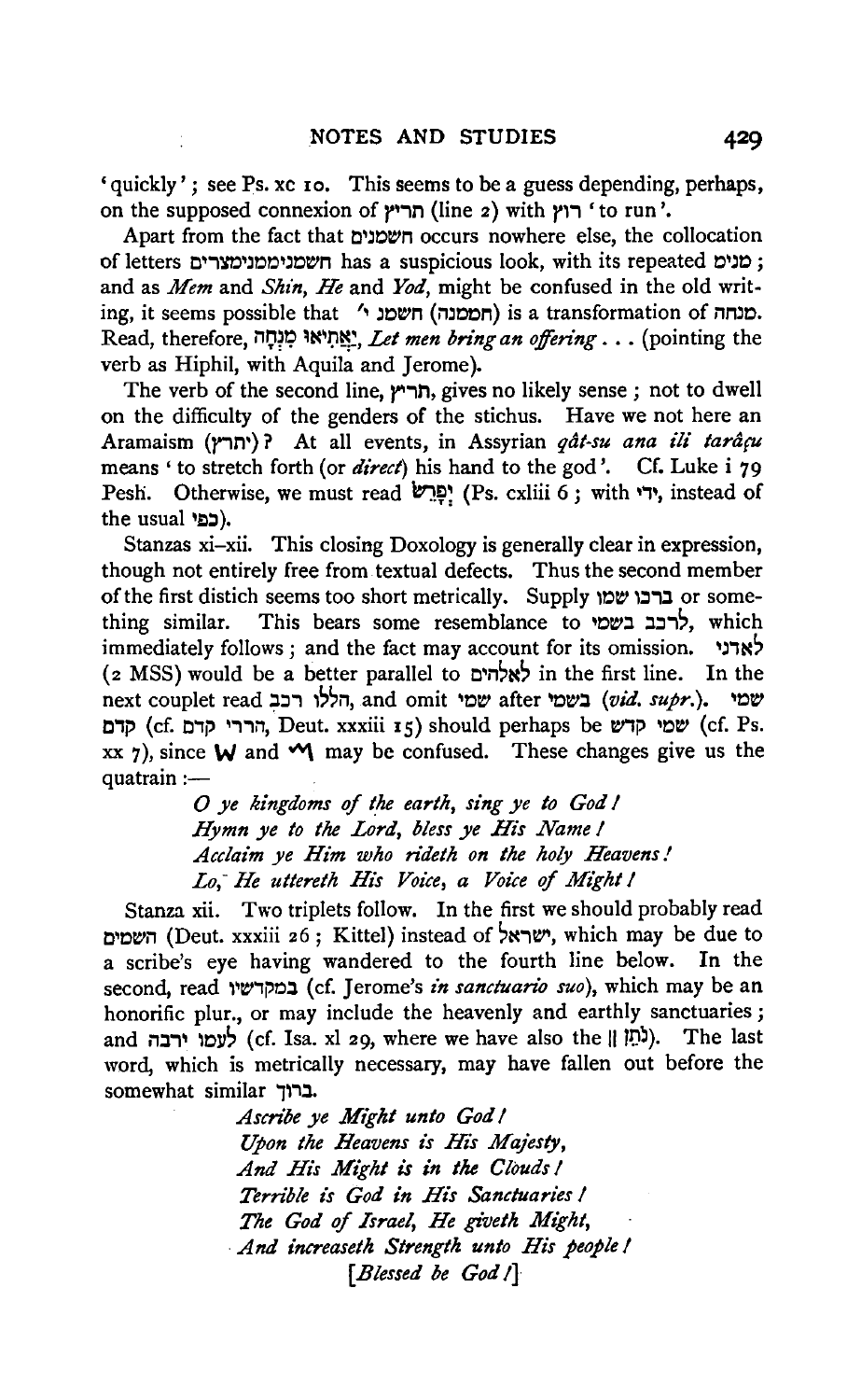We append a connected version of the entire Psalm.

A PAEAN OR FESTAL 'SONG OF THANKSGIVING' (I MACC. IV 24) FOR THE VICTORIES OF JUDAS MACCABAEUS IN GILEAD (BASHAN).

Kai ανέβησαν είς τὸ όρος Σιων εν ευφροσύνη και χαρα (= חדעלו אל הר ציון בששון ובשמחה), ו Macc. v 54.

*{Precentor's Book, Part' David'. Hymn for Accompaniment.)* 

i

First If God but arise, His foes disband,  $F$ <sup>r</sup>  $God's$  And His enemies flee before Him. *Presence* Like the driving of smoke before wind,  $-\frac{D\theta}{2}$ *f*:*Like* the melting of wax before fire,—<br>*His foss*, *Ins The Wicked perish before God.* The Wicked perish before God. *friends.* But the Righteous rejoice before God,---They exult and are glad with rejoicings.

ii

*Praise* Sing ye to God, hymn ye His Name! Him for Acclaim Him who rideth through the deserts! *home the* Praise His Name and exult before Him ! 'exiles' of The Father of Orphans and the Judge of Widows Is God in His holy Habitation. God bringeth the exiles home again ; He letteth the prisoners out of the dungeons ; Only the Renegades abide in the holds.

iii

| Jahwah<br>leads His<br>people to<br>the rescue<br>of their<br>brethren in<br>the season<br>of the<br>Latter<br>Rains<br>$(2 \text{ Macc.})$<br>xii 31). | O God, when Thou wentest forth before Thy people,-<br>When Thou marchedst through the wilderness,—<br>Earth trembled, yea Heaven dropped,—<br>Yea the clouds dropped water;<br>The mountains flowed down before God,-<br>Before God, the God of Israel.<br>Free rain Thou sendest down, O God !<br>And for the pastures of Thine heritage Thou didst prepare.<br>The hapless hath settled therein; |
|---------------------------------------------------------------------------------------------------------------------------------------------------------|----------------------------------------------------------------------------------------------------------------------------------------------------------------------------------------------------------------------------------------------------------------------------------------------------------------------------------------------------------------------------------------------------|
|                                                                                                                                                         | Thou providest in Thy goodness for the oppressed, O God!                                                                                                                                                                                                                                                                                                                                           |

IV

|          | <i>The women</i> The Lord giveth victory;                     |
|----------|---------------------------------------------------------------|
| news of  | spread the The women who tell the glad news are a great army. |
|          | the Lord's 'Kings of armies are flying, flying,               |
| victory. | And the fair dame of the house may divide the spoil!          |
|          | 'Did ve lie idle between the sheepfolds.                      |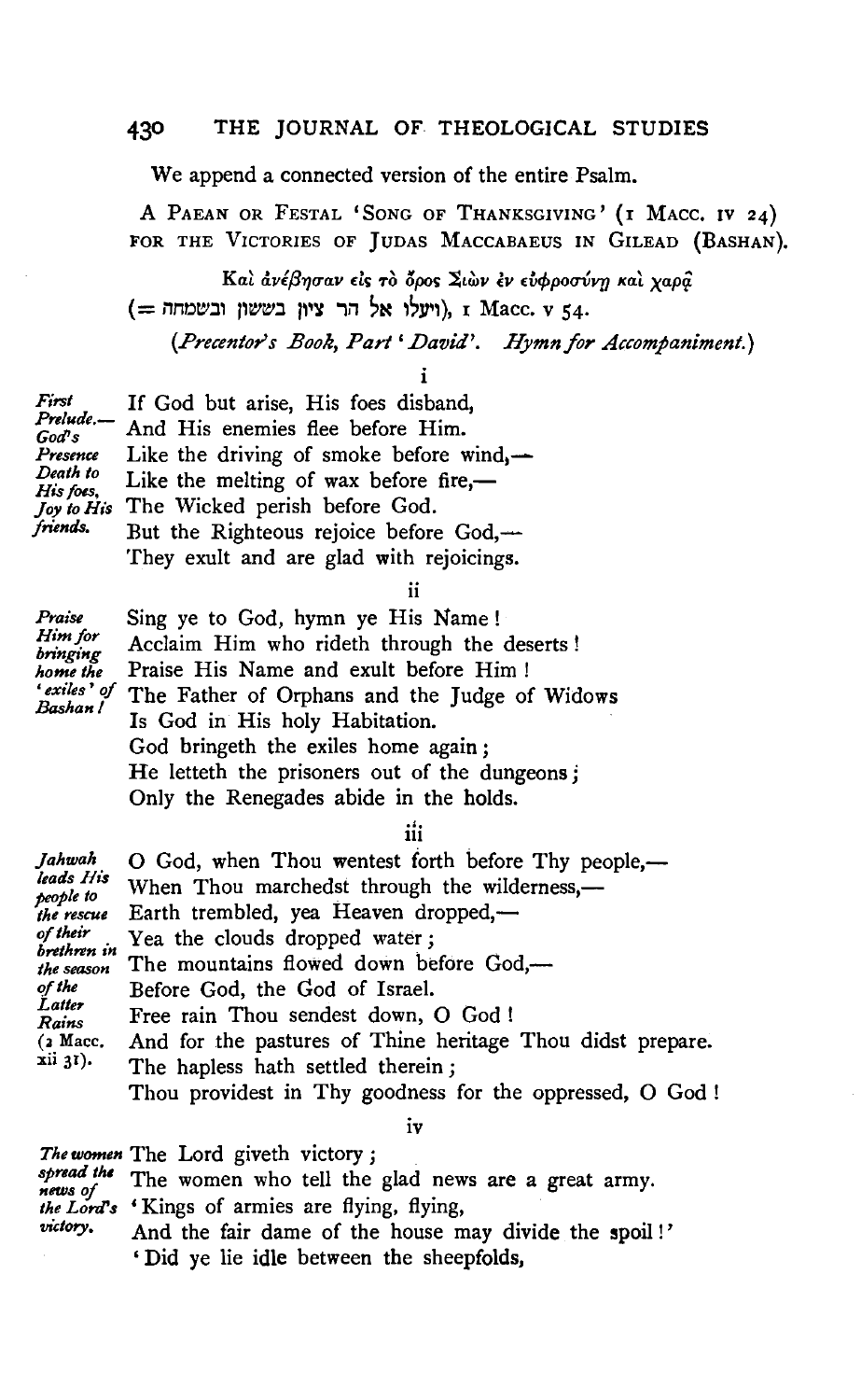*Bantering* That all your apparel did whiten<br>*the happy* Like the wings of a dove decked with silver,<br>warriors at *the festival.* And (like) her pinions of gold-green shimmer ?' ' While Shaddai was scattering kings,

We were snowed upon in Salmon.'

V

*The Alps* A mountain of God is the mountain of Bashan,—of Bashan A mountain of domes is the mountain of Bashan! *of Bashan*, A mountain of domes is the mountain of Bashan!<br> *envious of* Mbu lack us acknown as domed mountains? *little Sion.* Why look ye askance, ye domed mountains? This is the mountain that God yearned to inhabit,-Yea, Jahwah will here abide for ever!

VI

*Jahwah's* The chariots of God are myriads with the 'Thousands' of Israel;<br>*inumphal* The Lord is come in their midst from Sinej into the Songtuary!  $t$ <sup>riumphal</sup> The Lord is come in their midst from Sinai into the Sanctuary ! Sion, with Thou art gone up to the height, hast led the captives captive, *Hisheaven*- Hast received tributes in men,—<br>*ly and* **1** • Yea, the Renegades also must dv Yea, the Renegades also must dwell with God! *hosts.* 

vii

Second Blessed be the Lord, who day by day carrieth us !<br>Prelude.- The (one) God is our Salvation; *Pless*<br>*Jahwah* The (one) God to us (hath been) a God of saving deeds;<br>*who saves* And Jahwah, the Lord, is escape to the perishing! *ws from*<br>*death, and* But God doth break the head of His foes,crushes *His* The crown of the wicked one walking in his trespasses. *heathen foes/* viii

|                       | The Exodus The Lord said, 'From Bashan will I bring back,-   |
|-----------------------|--------------------------------------------------------------|
| from<br><i>Bashan</i> | I will bring back from Salmon My people!'                    |
| Jahwah's              | (That thou mightest bathe thy foot in the blood of thy foes, |
| work.                 | And the tongue of thy dogs might be reddened therefrom.)     |

ix

| Order of               | Stately is Thy Progress, O God,-                     |
|------------------------|------------------------------------------------------|
| the festal             | The Progress of my God, my King, into the Sanctuary! |
| Procession<br>to the   | The singers go first, behind are the harpers,        |
| Temple.                | In the middle are the maidens playing timbrels.      |
| $(i)$ The<br>choir and | In the Congregations they bless God,—                |
|                        | musicians; The Lord, the Hope of Israel.             |
| (2) The<br>laity       | There little Benjamin leadeth them on,               |
|                        | (warriors?) With the chiefs of Judah at his heel,-   |
| of Judea               | The chiefs of Zebulun, the chiefs of Naphtali!       |
| and<br>Galilee.        |                                                      |